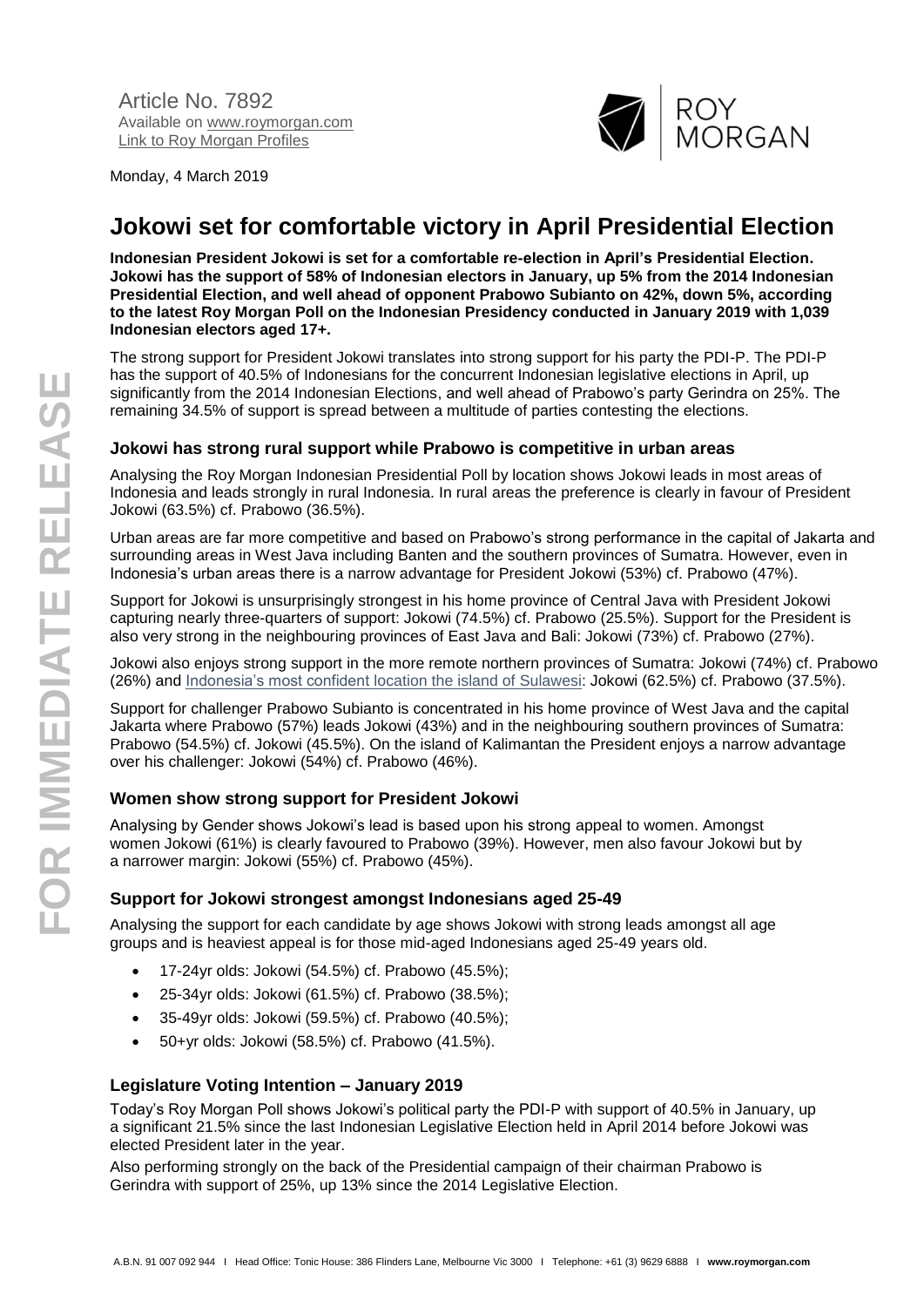The PDI-P and Gerindra were the only parties that qualified to stand candidates in the Presidential Election due to the level of support the parties were able to gather in the Indonesian legislature. According to new Indonesian laws legislated in 2017 a minimum of 20% of the seats in the legislature are required to support the nomination of a Presidential candidate.

Supporting PDI-P candidate Jokowi are coalition partners Golkar 5.5% (down 9.5% since the last election), PPP 1% (down 5%), Hanura 0.5% (down 4.5%), NasDem 1.5% (down 5.5%) and PKB 3.5% (down 5.5%). Support for the PDI-P led coalition is now at 52.5%, down 8.5% from the last election.

Supporting Gerindra candidate Prabowo are coalition partners Demokrat 6% (down 4%), PKS 5% (down 2%) and PAN 4.5% (down 3.5%). Support for the Gerindra led coalition is now at 40.5%, down 3.5% from the last election.

#### **Michele Levine, Chief Executive Officer, Roy Morgan says the strong performance of the Indonesian economy over the last five years is set to deliver Jokowi another term:**

*"Indonesians are heading to the polls in April to vote on their preferred Presidential candidate and also elect members to the 711 seat People's Consultative Assembly. For the first time the Indonesian Presidential and Legislative Elections will be held on the same day – April 17, 2019.*

*"Today's Roy Morgan Indonesian Poll shows that Indonesians are set to re-elect incumbent President Joko Widodo to another five year term as President. Jokowi has the support of 58% of Indonesian electors in January – up 5% from the 2014 Presidential Election. Jokowi's opponent Prabowo Subianto has the support of only 42%, down 5%.*

*"Support for the Majority Coalition led by Jokowi's PDI-P is also holding strong at 52.5% compared to 40.5% for the Minority Coalition led by Prabowo's party Gerindra. There is support of 7% for minor parties and other candidates although the 4% of votes required at the election means these parties are unlikely to elect any representatives to the legislature.*

*"The strong support for Jokowi is hardly surprising when one considers Indonesia has been the second best performing G20 economy (behind China) for many years now – averaging growth of around 5% during Jokowi's first term in office (2014-2019).*

*"Jokowi's support is widespread however it is strongest in rural areas outside the capital Jakarta, including his home area of Central Java, East Java & Bali, the northern provinces of Sumatra and the island of Sulawesi. Jokowi also has the magic touch with Indonesian women – over 60% of women support Jokowi compared to only 39% that support Prabowo.*

*"Although the [Roy Morgan Indonesian Consumer Confidence Rating dropped slightly to start 2019,](http://www.roymorgan.com/findings/7898-roy-morgan-indonesian-consumer-confidence-january-2019-201902220439)  [by 2.6pts to 156.2 in January](http://www.roymorgan.com/findings/7898-roy-morgan-indonesian-consumer-confidence-january-2019-201902220439) the measure has just come off a record year. In 2018 Indonesian Consumer Confidence averaged 158.1 – a stunning figure more than 40pts higher than the comparable [ANZ-Roy Morgan Australian Consumer Confidence \(now at 114.1 in February\)](http://www.roymorgan.com/morganpoll/consumer-confidence/consumer-confidence).*

*"The strong performance of the Indonesian economy over the last five years, and the exceptional confidence expressed by everyday Indonesians over the last year are certainly strong pointers to the success of President Jokowi's political leadership heading towards the April Presidential Election."*

Electors were asked: *"If general elections for members of DPR were being held today, for which party's candidate would you vote?"* And for the Presidential poll *"I am going to show you a list of candidates for President and Vice-President. Which one would you be most likely to vote for as President and Vice-President in the next election?"*

*Finding No. 7892 - This Morgan Poll on Indonesian Presidential and Parliamentary voting intention was conducted in January 2019 with an Indonesian-wide cross-section of 1,039 electors aged 17+ and in December 2018 with an Indonesian-wide cross-section of 1,045 electors aged 17+. Face-to-face interviews were conducted in 17 provinces, with effort made to ensure a balanced sample representing the electorate both geographically and demographically. Less than 1% of electors in both polls couldn't say who they support.*

### **For further information:**

Ira Soekirman: +62 21 5297 1562 +62 811 1654 000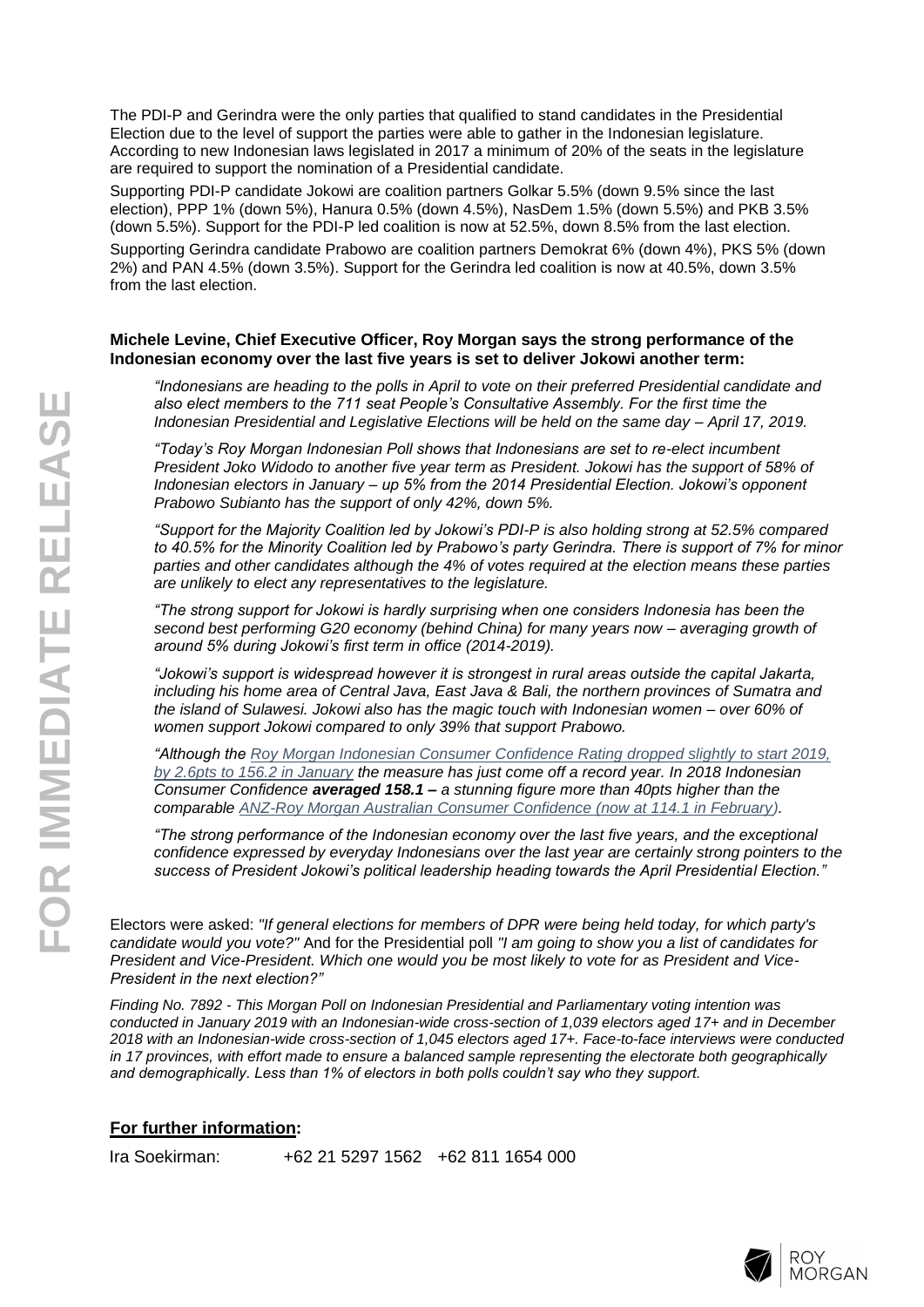## **Indonesian Presidential Voting Intention**

| <b>Presidential</b><br><b>Candidates</b> | Indonesian Presidential<br>Election - July 2014 | <b>December</b><br>2018 | <b>January</b><br>2019 |  |
|------------------------------------------|-------------------------------------------------|-------------------------|------------------------|--|
|                                          | $\%$                                            | %                       | %                      |  |
| Jokowi (Joko Widodo)                     | 53                                              | 59.5                    | 58                     |  |
| Prabowo Subianto                         |                                                 | 40.5                    | 42                     |  |
| <b>TOTAL</b>                             | 100                                             | 100                     | 100                    |  |

Joko Widodo's Vice-Presidential running mate is Prof. Dr. K.H. Ma'rul Amin. Prabowo Subianto's Vice-Presidential running mate is Sandiaga Uno.

## **Indonesian Presidential Voting Intention – By Urban/Rural**

|                                          |                 | Urban/Rural |       |  |  |
|------------------------------------------|-----------------|-------------|-------|--|--|
| <b>Presidential</b><br><b>Candidates</b> | <b>Electors</b> | Urban       | Rural |  |  |
|                                          | %               | %           | ℅     |  |  |
| Jokowi (Joko Widodo)                     | 58              | 53          | 63.5  |  |  |
| Prabowo Subianto                         | 42              | 47          | 36.5  |  |  |
| <b>TOTAL</b>                             | 100             | 100         | 100   |  |  |

## **Indonesian Presidential Voting Intention – By Province/ Island\***

|                                          |                 | By Province/ Island*                                                                                                                 |     |          |                        |                          |     |     |
|------------------------------------------|-----------------|--------------------------------------------------------------------------------------------------------------------------------------|-----|----------|------------------------|--------------------------|-----|-----|
| <b>Presidential</b><br><b>Candidates</b> | <b>Electors</b> | *Jakarta<br>East<br><b>Central</b><br>*S'thern<br>& West<br>Java &<br>Java &<br>Sumatra Sumatra<br><b>Bali</b><br>Yogyakarta<br>Java |     | *N'thern | *Island of<br>Sulawesi | *Island of<br>Kalimantan |     |     |
|                                          | %               | %                                                                                                                                    | %   | $\%$     | %                      | $\%$                     | %   | %   |
| Jokowi (Joko Widodo)                     | 58              | 43                                                                                                                                   | 73  | 74.5     | 45.5                   | 62.5                     | 69  | 54  |
| Prabowo Subianto                         | 42              | 57                                                                                                                                   | 27  | 25.5     | 54.5                   | 37.5                     | 31  | 46  |
| <b>TOTAL</b>                             | 100             | 100                                                                                                                                  | 100 | 100      | 100                    | 100                      | 100 | 100 |

*\*Designations: Jakarta & West Java includes Banten; Southern Sumatra includes Southern Sumatra (Sumatera Selatan) and Lampung; Northern Sumatra includes Northern Sumatra (Sumatera Utara), West Sumatra (Sumatera Barat) and Riau. Island of Sulawesi includes Southern Sulawesi (Sulawesi Selatan) and Northern Sulawesi (Sulawesi Utara); Island of Kalimantan includes East Kalimantan (Kalimantan Timur), Southern Kalimantan (Kalimantan Selatan) and West Kalimantan (Kalimantan Barat).*

|                                |                 | Gender      |               | Age       |       |           |       |  |  |  |
|--------------------------------|-----------------|-------------|---------------|-----------|-------|-----------|-------|--|--|--|
| <b>Presidential Candidates</b> | <b>Electors</b> | <b>Male</b> | <b>Female</b> | $17 - 24$ | 25-34 | $35 - 49$ | $50+$ |  |  |  |
|                                | %               | %           | %             | $\%$      | %     | $\%$      | %     |  |  |  |
| Jokowi (Joko Widodo)           | 58              | 55          | 61            | 54.5      | 61.5  | 59.5      | 58.5  |  |  |  |
| Prabowo Subianto               | 42              | 45          | 39            | 45.5      | 38.5  | 40.5      | 41.5  |  |  |  |
| <b>TOTAL</b>                   | 100             | 100         | 100           | 100       | 100   | 100       | 100   |  |  |  |

# **Indonesian Presidential Voting Intention – By Gender & Age**